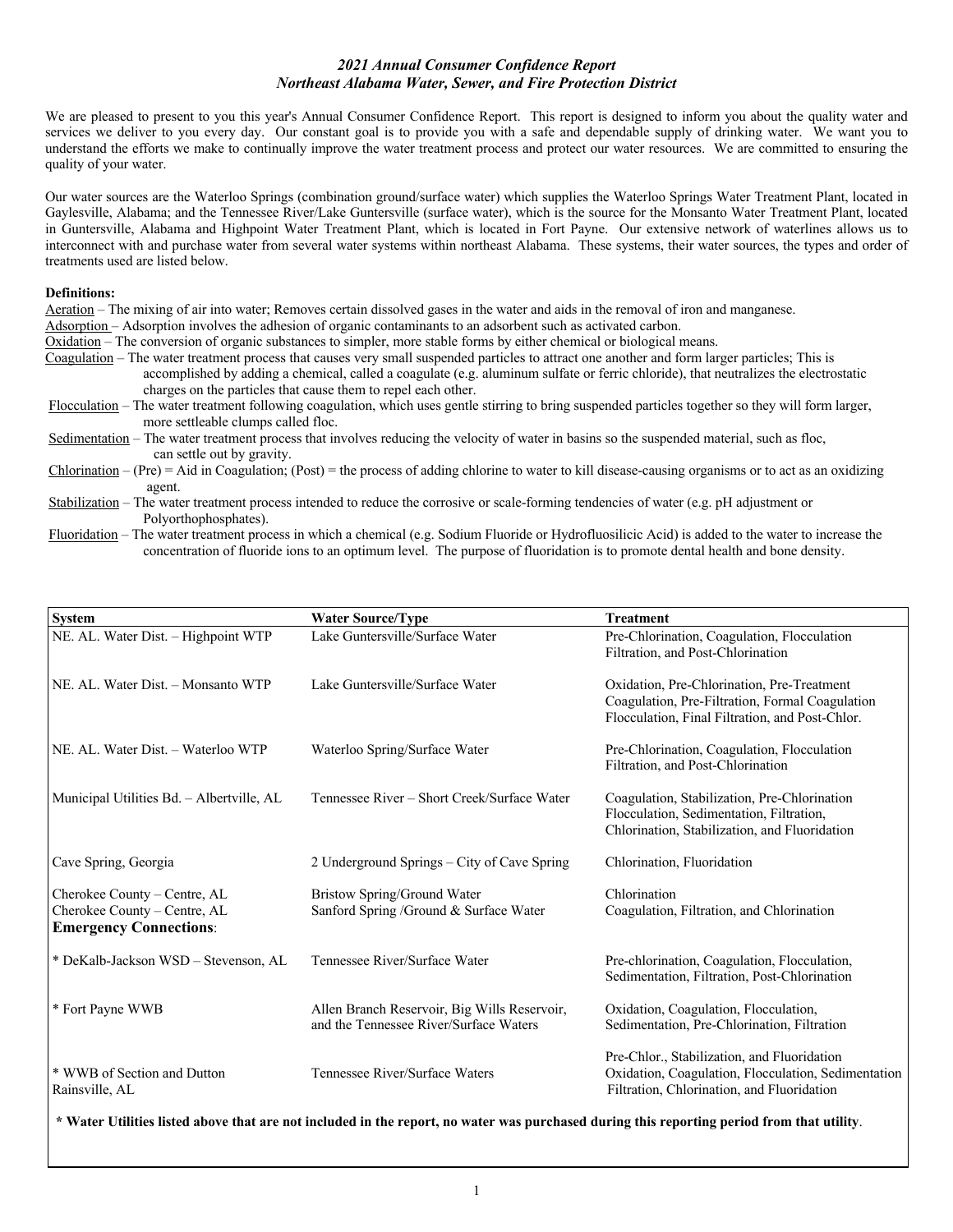If you have any questions about this report or concerning your water utility, please contact **Mr. Johnny Jordan, General Manager at (256) 845-6186 ext. 112 or Michael Smith, Compliance Operator at (256) 845-6186 ext. 115** or by writing to this address: P.O. Box 681359, Fort Payne, AL 35968. For additional information you may log on to our website at www.neawater.com. We want our valued customers to be informed about their water utility. You can attend any of our regularly scheduled board meetings. They are held on the third Monday of each month, at 6:30 p.m., at the office of the **Water Board, located at 2416 Beck Industrial Boulevard, Fort Payne, Alabama.**

### **The Northeast Alabama Water, Sewer, and Fire Protection District Board of Directors are:**

### **Larry McCallie – DeKalb County, Chairman; Keith Swisher – Marshall County, Vice-Chairman; Wayne Clanton – Cherokee County; James May – DeKalb County; Gary Williamson – Etowah County; D.L. Powell – Town of Gaylesville**

The Northeast Alabama Water, Sewer and Fire Protection District routinely monitors for over 95 constituents in your drinking water according to Federal and State laws. The table included in this report shows the detected contaminants, resulting from our monitoring for the period of **January 1st** to **December 31st, 2021.** All drinking water, including bottled drinking water, may be reasonably expected to contain at least small amounts of some constituents. It's important to remember that the presence of these constituents does not necessarily pose a health risk.

In the following table, you may find many terms and abbreviations that you may not be familiar with. To help you better understand these terms we've provided the following definitions:

**MCLG:** *Maximum Contaminant Level Goal* - The level of a contaminant in drinking water below which there is no known or expected risk to health. MCLGs allow for a margin of safety.

**MCL:** *Maximum Contaminant Level* - The "Maximum Allowed" (MCL) is the highest level of a contaminant that is allowed in drinking water. MCLs are set as close to the MCLGs as feasible using the best available treatment technology.

**MRDLG:** *Maximum Residual Disinfectant Level Goal* - The level of a drinking water disinfectant below which there is no known or expected risk to health. MRDLGs do not reflect the benefits of the use of disinfectants to control microbial contaminants.

**MRDL:** *Maximum Residual Disinfectant Level* - The highest level of a disinfectant allowed in drinking water. There is convincing evidence that addition of a disinfectant is necessary for control of microbial contaminants.

**AL:** *Action Level* - The concentration of a contaminant that triggers treatment or other requirements a water system shall follow.

**Variance and Exemption** – State or EPA permission not to meet an MCL or a treatment technique under certain conditions.

**TT:** *Treatment Technique* - A treatment technique is a required process intended to reduce the level of a contaminant in drinking water.

**ND:** *Non-Detects*- Laboratory analysis indicates that the constituent is not present.

**NTU:** *Nephelometric Turbidity Unit* - Nephelometric turbidity unit is a measure of the clarity of water. Turbidity in excess of 5 NTU is just noticeable to the average person.

**SU:** Standard Units

**ppm:** *Parts per million - Milligrams per liter (mg/l)* - One part per million corresponds to one minute in two years or a single penny in \$10,000.

**ppb:** *Parts per billion - Micrograms per liter (*µ*g/l)* - One part per billion corresponds to one minute in 2,000 years, or a single penny in \$10,000,000.

**ppt:** *Parts per trillion - Nanograms per liter (nanograms/l)* – One part per trillion corresponds to one minute in 2,000,000 years, or a single penny in \$10,000,000,000.

*pCi/l*: *Picocuries per liter*– Picocuries per liter is a measure of the radioactivity in water.

**90th Percentile** - 90% of samples are equal to or less than the number in the chart.

**HRAA:** Highest Rolling Annual Average; based on seven quarters of testing.

**RAA**: Rolling Annual Average

**NA:** Not Applicable; Not Available

**LT2 ESWTR:** Long Term 2 Enhanced Surface Water Treatment Rule

**IDSE:** Initial Distribution System Evaluation

**CDC:** Center for Disease Control

**EPA:** Environmental Protection Agency

**ADEM:** Alabama Department of Environmental Management

Test results that are specific to the *Highpoint Treatment Plant* are designated by **HP**; test results that are specific to the *Monsanto Water Treatment Plant*  are designated by **MS**; and test results that are specific to the *Waterloo Springs Water Treatment Plant* are designated by **WS**.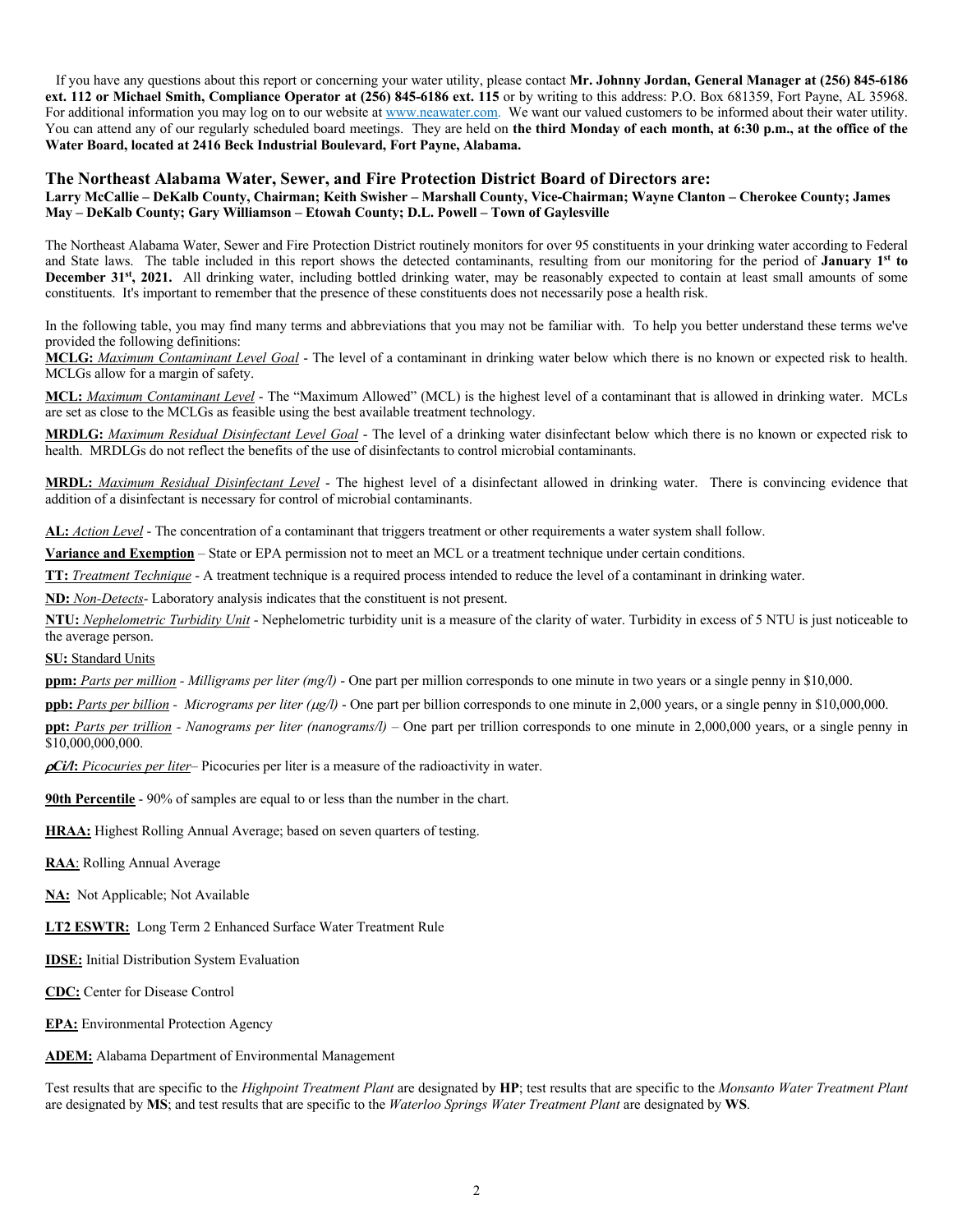# **Northeast Alabama Water, Sewer, and Fire Protection District**

| <b>Standard List of Primary Drinking Water Contaminants</b><br><b>MCL</b> |                |                                        |                      |  |  |  |  |  |  |  |
|---------------------------------------------------------------------------|----------------|----------------------------------------|----------------------|--|--|--|--|--|--|--|
| Contaminant                                                               | Contaminant    | MCL                                    |                      |  |  |  |  |  |  |  |
| <b>Bacteriological</b>                                                    |                | Endrin                                 | 2 ppb                |  |  |  |  |  |  |  |
| Total Coliform Bacteria                                                   | $<$ 5%         | Epichlorohydrin                        | TT                   |  |  |  |  |  |  |  |
| Turbidity (Albertville) <sup>1</sup>                                      | <b>TT</b>      | Glyphosate                             | 700 ppb              |  |  |  |  |  |  |  |
| Fecal Coliform and E.coli                                                 | $\mathbf{0}$   | Heptachlor                             | $400~\rm{ppt}$       |  |  |  |  |  |  |  |
| Radiological                                                              |                | Heptachlor epoxide                     | $200$ ppt            |  |  |  |  |  |  |  |
| Alpha emitters ( $\rho$ Ci/l) (MS 2020) <sup>2</sup>                      | 15             | Hexachlorobenzene                      | 1 ppb                |  |  |  |  |  |  |  |
| Beta/Photon emitters $(\rho Ci/l)^3$                                      | $\overline{4}$ | Hexachlorocyclopentadiene              | 50 ppb               |  |  |  |  |  |  |  |
| Combined Radium $(\rho Ci/l)$<br>$(WS2016)^4$                             | 5              | Lindane - Gamma BHC                    | $200$ ppt            |  |  |  |  |  |  |  |
| Uranium                                                                   | $30$ ppb       | Methoxychlor                           | 40 ppb               |  |  |  |  |  |  |  |
| <b>Inorganic Chemicals</b>                                                |                | Oxamyl [Vydate]                        | $200$ ppb            |  |  |  |  |  |  |  |
| Antimony                                                                  | 6 ppb          | <b>PCBs</b>                            | 500 ppt              |  |  |  |  |  |  |  |
| Arsenic                                                                   | $10$ ppb       | Pentachlorophenol                      | 1 ppb                |  |  |  |  |  |  |  |
| Asbestos (MFL)                                                            |                | Picloram                               | $500$ ppb            |  |  |  |  |  |  |  |
| Barium (WS)                                                               | $2,000$ ppb    | Simazine                               | 4 ppb                |  |  |  |  |  |  |  |
| Beryllium                                                                 | 4 ppb          | Toxaphene                              | 3 ppb                |  |  |  |  |  |  |  |
| Cadmium                                                                   | 5 ppb          | Benzene                                | 5 ppb                |  |  |  |  |  |  |  |
| Chromium                                                                  | $100$ ppb      | Carbon Tetrachloride                   | 5 ppb                |  |  |  |  |  |  |  |
| Copper (MS, HP, WS $2019$ ) <sup>5</sup>                                  | $AL=1.3$ ppm   | Chlorobenzene (VOC - Mono, Di, or Tri) | $100$ ppb            |  |  |  |  |  |  |  |
| Cyanide                                                                   | $200$ ppb      | Dibromochloropropane                   | $200$ ppt            |  |  |  |  |  |  |  |
| Fluoride (Albertville)                                                    | 4 ppm          | o-Dichlorobenzene                      | $600$ ppb            |  |  |  |  |  |  |  |
| Lead (Cave Spr $2019$ ) <sup>5,6</sup>                                    | $AL=15$ ppb    | p-Dichlorobenzene                      | 75 ppb               |  |  |  |  |  |  |  |
| Mercury                                                                   | 2 ppb          | 1,2-Dichloroethane                     | 5 ppb                |  |  |  |  |  |  |  |
| Nitrate (Albertville)                                                     | 10 ppm         | 1,1-Dichloroethylene                   | 7 ppb                |  |  |  |  |  |  |  |
| Nitrite                                                                   | 1 ppm          | cis-1,2-Dichloroehtylene               | 70 ppb               |  |  |  |  |  |  |  |
| Selenium                                                                  | $50$ ppb       | trans-1,2-Dichloroethylene             | $100$ ppb            |  |  |  |  |  |  |  |
| Thallium                                                                  | 2 ppb          | Dichloromethane                        | 5 ppb                |  |  |  |  |  |  |  |
| <b>Organic Chemicals</b>                                                  |                | 1,2-Dichloropropane                    | 5 ppb                |  |  |  |  |  |  |  |
| $2,4-D$                                                                   | $70$ ppb       | Ethylbenzene                           | 700ppb               |  |  |  |  |  |  |  |
| $2,4,5$ -TP (Silvex)                                                      | $50$ ppb       | Ethylene Dibromide (SOC - EDB)         | 50 ppt               |  |  |  |  |  |  |  |
| Acrylamide                                                                | <b>TT</b>      | Styrene                                | $\overline{100}$ ppb |  |  |  |  |  |  |  |
| Alachlor                                                                  | $2$ ppb        | Tetrachloroethylene                    | 5 ppb                |  |  |  |  |  |  |  |
| Atrazine                                                                  | 3 ppb          | 1,2,4-Trichlorobenzene                 | 70 ppb               |  |  |  |  |  |  |  |
| Benzo(a)pyrene [PAHs]                                                     | 200 ppt        | 1,1,1-Trichloroethane                  | $200$ ppb            |  |  |  |  |  |  |  |
| Carbofuran                                                                | 40 ppb         | 1,1,2-Trichloroethane                  | 5 ppb                |  |  |  |  |  |  |  |
| Chlordane                                                                 | $2$ ppb        | Trichloroethylene                      | 5 ppb                |  |  |  |  |  |  |  |
| Dalapon                                                                   | $200$ ppb      | TTHM (System-wide Average)             | 80 ppb               |  |  |  |  |  |  |  |
| Di (2-ethylhexyl) adipate                                                 | $400$ ppb      | HAA5 (System-wide Average)             | $60$ ppb             |  |  |  |  |  |  |  |
| Di (2-ethylhexyl)phthalates                                               | $6,000$ ppt    | Toluene                                | 1 ppm                |  |  |  |  |  |  |  |
| Dinoseb                                                                   | 7 ppb          | Vinyl Chloride                         | $\overline{2}$ ppb   |  |  |  |  |  |  |  |
| Diquat                                                                    | $20$ ppb       | Xylenes                                | $10$ ppm             |  |  |  |  |  |  |  |
| Dioxin [2,3,7,8-TCDD]                                                     | 30 ppb         | TOC (Highpoint)                        | TT                   |  |  |  |  |  |  |  |
| Chloramines                                                               | 4 ppm          | Chlorine (MS)                          | 4 ppm                |  |  |  |  |  |  |  |
| Chlorite                                                                  | 1 ppm          | Chlorine Dioxide                       | 800 ppb              |  |  |  |  |  |  |  |
| Endothall                                                                 | $100$ ppb      | <b>Bromate</b>                         | $10$ ppb             |  |  |  |  |  |  |  |

| <b>List of UMCR 4 Contaminants</b>         |                                  |                                  |                             |  |  |  |  |  |  |  |
|--------------------------------------------|----------------------------------|----------------------------------|-----------------------------|--|--|--|--|--|--|--|
| <b>Chemical Contaminants (Entry Point)</b> |                                  | <b>Cyanotoxins</b> (Entry Point) | <b>Distribution Samples</b> |  |  |  |  |  |  |  |
| Germanium                                  | Total permethrin (cis- & trans-) | Anatoxin-A                       | HAA5                        |  |  |  |  |  |  |  |
| Manganese                                  | Tribufos                         | Cylindrospermopsin               | HAA6Br                      |  |  |  |  |  |  |  |
| Alpha-hexachlorocyclohexane                | 1-butanol                        | Microcystin-LA                   | HAA9                        |  |  |  |  |  |  |  |
| Chlorpyrifos                               | 2-methoxyethanol                 | Microcystin-LF                   | Total organic carbon (TOC)  |  |  |  |  |  |  |  |
| Dimethipin                                 | 2-propen-1-ol                    | Microcystin-LR                   | Bromide                     |  |  |  |  |  |  |  |
| Ethoprop                                   | Butylated hydroxyanisole         | Microcystin-LY                   |                             |  |  |  |  |  |  |  |
| Oxvfluorfen                                | O-toluidine                      | Microcystin-RR                   |                             |  |  |  |  |  |  |  |
| Profenofos                                 | Quinoline                        | Microcystin-YR                   |                             |  |  |  |  |  |  |  |
| Tebuconazole                               |                                  | Nodularin                        |                             |  |  |  |  |  |  |  |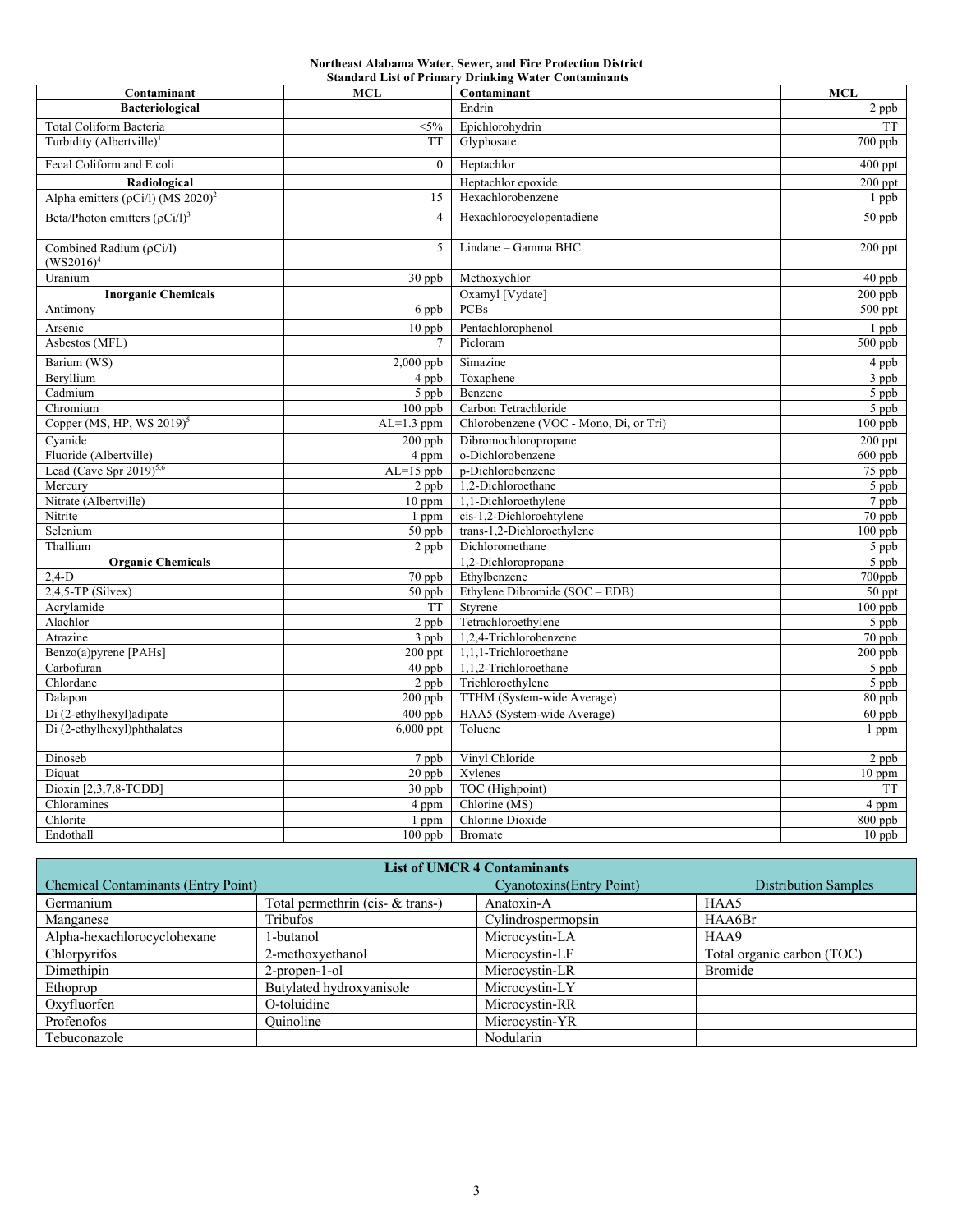| <b>Table of Detected Contaminants</b>                                                                                                                                    |                |                |                                                     |                                                                                      |                                            |                                                             |            |                                                                                                                                             |  |
|--------------------------------------------------------------------------------------------------------------------------------------------------------------------------|----------------|----------------|-----------------------------------------------------|--------------------------------------------------------------------------------------|--------------------------------------------|-------------------------------------------------------------|------------|---------------------------------------------------------------------------------------------------------------------------------------------|--|
| Contaminant                                                                                                                                                              | <b>MCLG</b>    | <b>MCL</b>     |                                                     | Range                                                                                |                                            | <b>Amount Detected</b>                                      |            | <b>Likely Source of Contamination</b>                                                                                                       |  |
| <b>Bacteriological</b>                                                                                                                                                   |                |                |                                                     |                                                                                      |                                            |                                                             | Unit       |                                                                                                                                             |  |
| Turbidity <sup>1</sup><br>Monsanto WTP<br><b>Highpoint WTP</b><br>Waterloo WTP<br>Albertville<br>Cherokee County Sanford Spring<br><b>Bristow Spring</b><br>Cave Springs | N/A            | <b>TT</b>      | 0.01                                                | $\blacksquare$                                                                       | 3.0                                        | 0.08<br>0.03<br>0.09<br>0.12<br>0.01<br>3.0<br>0.0          | <b>NTU</b> | Soil runoff                                                                                                                                 |  |
| Radiological                                                                                                                                                             |                |                |                                                     |                                                                                      |                                            |                                                             | Unit       |                                                                                                                                             |  |
| Alpha emitters <sup>2</sup><br>Monsanto WTP (2016)<br>Highpoint WTP (2020)<br>Waterloo WTP (2016)<br>Albertville (2020)<br>Cherokee County (2018)                        | $\bf{0}$       | 15             | $\bf{0}$                                            | $\overline{\phantom{a}}$                                                             | 2.5                                        | $2.5 + 1.5$<br>$0+0.7$<br>$.62 + 1.7$<br>1.4<br>$0.3 + 0.4$ | pCi/l      | Erosion of natural deposits                                                                                                                 |  |
| <b>Combined Radium<sup>4</sup></b><br>Monsanto WTP (2016)<br>Highpoint WTP (2020)<br>Waterloo WTP (2016)<br>Cherokee County (2018)                                       | 5              | 5              | $\bf{0}$                                            | $\pm$                                                                                | 1.05                                       | $.071 + 0.49$<br>$0+0.23$<br>$1.05 + 0.49$<br>$0.0 + 0.4$   | pCi/l      | Erosion of natural deposits                                                                                                                 |  |
| Inorganic                                                                                                                                                                |                |                |                                                     |                                                                                      |                                            |                                                             | Unit       |                                                                                                                                             |  |
| <b>Barium</b><br><b>Highpoint WTP</b><br>Monsanto WTP<br>Waterloo WTP<br>Albertville                                                                                     | 2,000          | 2,000          | 21.3                                                | $\overline{\phantom{a}}$                                                             | 40.0                                       | 21.3<br>22.7<br>38.6<br>40.0                                | ppb        | Discharge of drilling wastes; discharge from metal<br>refineries; erosion of natural deposits.                                              |  |
| <b>Fluoride</b><br>Albertville<br>Cherokee County<br>Highpoint WTP<br>Monsanto WTP<br>Waterloo WTP<br>Cave Springs                                                       | $\overline{4}$ | $\overline{4}$ | $\bf{0}$<br>0.34<br>.92                             | $\overline{\phantom{a}}$<br>$\overline{\phantom{a}}$<br>$\overline{\phantom{a}}$     | 0.82<br>0.42<br>1.37                       | 0.42<br>< 0.25<br>ND<br>ND<br>ND<br>1.05                    | ppm        | Erosion of natural deposits; water additive which<br>promotes strong teeth; discharge from fertilizer and<br>aluminum factories             |  |
| Lead<br>(MS, WS, HP) 2019<br>Cherokee County (2019)<br>Cave Springs (2019)                                                                                               | $\bf{0}$       | $AL=15$        | ND<br>N <sub>D</sub><br>${\rm ND}$<br>${\rm ND}$    | $\overline{\phantom{a}}$                                                             | .0037<br>.002<br>< 0.005<br>.0037          | .002<br>< 0.005<br>.0037                                    | ppb        | Corrosion of household plumbing systems; erosion<br>of natural deposits. $(90th$ percentile value)                                          |  |
| Copper<br>Albertville (2019)<br>(MS, WS, HP) WTP (2019)<br>Cherokee County (2019)<br>Cave Springs                                                                        | 1.3            | 1.3            | <b>ND</b><br>ND<br>ND<br>ND<br>ND                   | $\overline{\phantom{a}}$                                                             | 0.12<br>0.12<br>0.12<br>< 0.05<br>.098     | $0.12*$<br>$0.12*$<br>$< 0.05*$                             | ppm        | Corrosion of household plumbing systems; erosion<br>of natural deposits; leaching from wood<br>preservatives ( $* = 90th$ percentile value) |  |
| <b>Nitrate</b><br>Albertville<br>Cave Springs<br>Cherokee County<br><b>Highpoint WTP</b><br>Monsanto WTP<br>Waterloo WTP                                                 | 10             | 10             | $\bf{0}$<br>1.8                                     | $\overline{\phantom{a}}$                                                             | 1.80<br>1.8                                | 1.80<br>0.43<br>0.18<br>0.12<br>0.17<br>0.48                | ppm        | Runoff from fertilizer use; leaching from septic<br>tanks, sewage; erosion of natural deposits                                              |  |
| <b>Volatile Organic Contaminants</b>                                                                                                                                     |                |                |                                                     |                                                                                      |                                            |                                                             | Unit       |                                                                                                                                             |  |
| <b>Total Trihalomethanes (TTHM)</b><br><b>Highpoint WTP</b><br>Monsanto WTP<br>Waterloo WTP<br>Albertville<br>Cherokee County                                            | $\bf{0}$       | 80             | $\leq$ 1<br>23.6<br>12.6<br>4.1<br>32.0<br>$\leq$ 1 | $\overline{\phantom{a}}$<br>$\qquad \qquad \blacksquare$<br>$\overline{\phantom{a}}$ | 34.0<br>25.9<br>17.6<br>4.6<br>34.0<br>2.7 | <b>HRAA</b><br>25.1<br>14.2<br>4.4<br>33.0<br>2.7           | ppb        | By-product of drinking water chlorination.<br>Compliance is based on a system-wide Running<br>Annual Average rather than individual values. |  |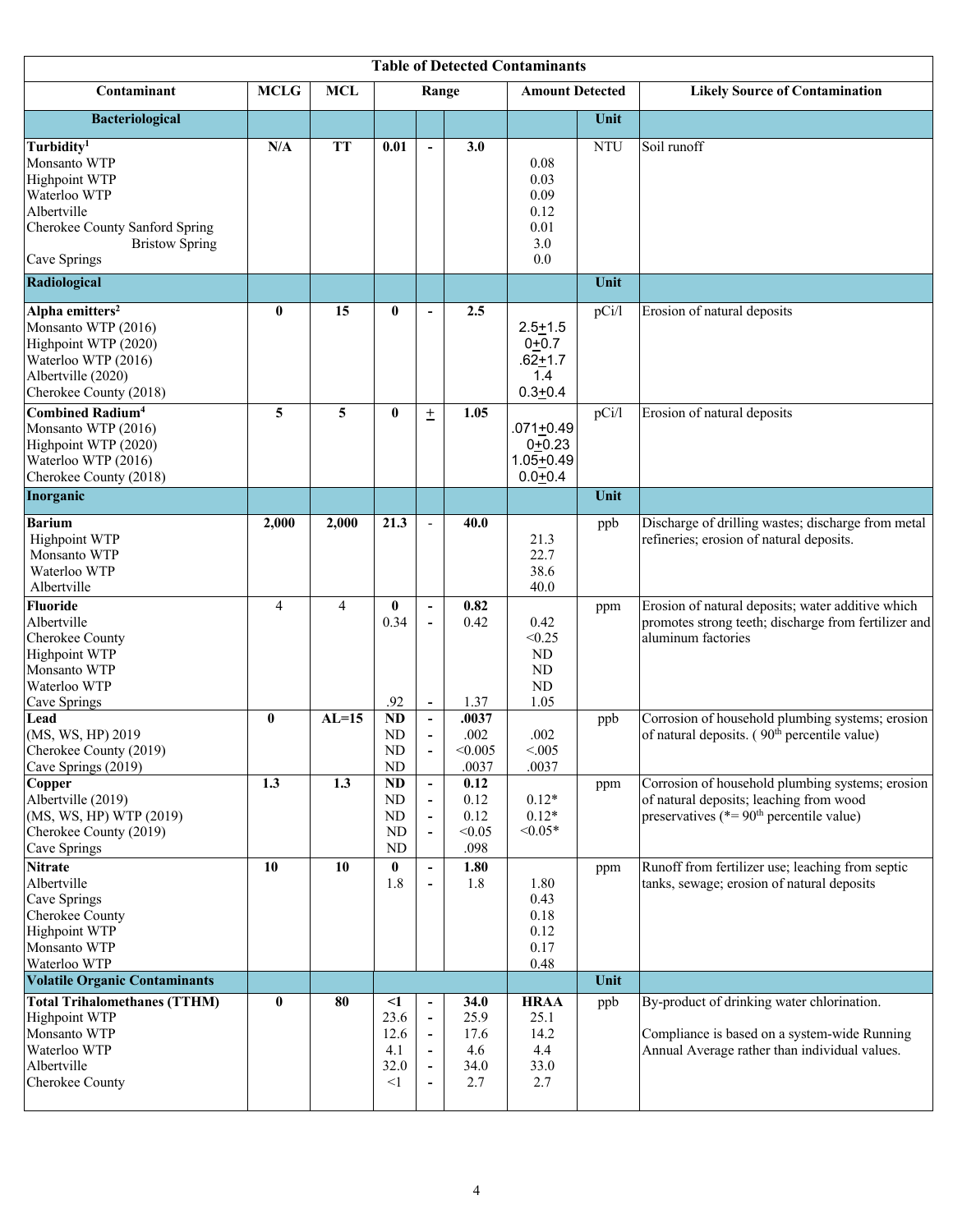| Haloacetic Acid (HAA5)                  | $\bf{0}$ | 60        | $\leq$ 1 | $\overline{\phantom{a}}$     | 40.0       | <b>HRAA</b>  | ppb  | By-product of drinking water chlorination.                                                              |
|-----------------------------------------|----------|-----------|----------|------------------------------|------------|--------------|------|---------------------------------------------------------------------------------------------------------|
| <b>Highpoint WTP</b>                    |          |           | 18.0     |                              | 21.7       | 20.0         |      |                                                                                                         |
| Monsanto WTP                            |          |           | 5.9      | $\overline{\phantom{a}}$     | 7.8        | 7.0          |      | Compliance is based on a system-wide Running                                                            |
| Waterloo WTP                            |          |           | 3.9      | $\overline{\phantom{a}}$     | 4.6        | 4.1          |      | Annual Average rather than individual values.                                                           |
| Albertville                             |          |           | 39.0     |                              | 40.0       | 39.5         |      |                                                                                                         |
| Cherokee County                         |          |           | $\leq$ 1 |                              | 1.0        | 1.0          |      |                                                                                                         |
| <b>Organic Contaminants</b>             |          |           |          |                              |            |              | Unit |                                                                                                         |
| <b>Total Organic Carbon (TOC)</b>       | $\bf{0}$ | <b>TT</b> | 0.0      | $\overline{\phantom{a}}$     | 1.6        | <b>RAA</b>   | ppm  | Naturally present in the environment.                                                                   |
| <b>Highpoint WTP</b>                    |          |           | 0.0      | $\overline{\phantom{a}}$     | 1.1        | 0.7          |      |                                                                                                         |
| Monsanto WTP                            |          |           | 0.0      | $\overline{\phantom{a}}$     | 1.1        | 0.6          |      |                                                                                                         |
| Waterloo WTP                            |          |           | 0.0      | $\overline{\phantom{a}}$     | 0.4        | 0.1          |      |                                                                                                         |
| Albertville                             |          |           | .84      | $\overline{\phantom{a}}$     | 1.6        | 1.6          |      |                                                                                                         |
| <b>Chlorine</b>                         | 4.0      | 4.0       | 0.50     | $\overline{a}$               | 2.60       | <b>RAA</b>   | ppm  | Water additive used to control microbes.                                                                |
| Highpoint WTP                           |          |           | 2.41     | $\overline{\phantom{a}}$     | 2.45       | 2.43         |      |                                                                                                         |
| Monsanto WTP                            |          |           | 2.53     | $\overline{\phantom{a}}$     | 2.70       | 2.60         |      |                                                                                                         |
| Waterloo WTP                            |          |           | 2.45     | $\overline{a}$               | 2.53       | 2.48         |      |                                                                                                         |
| Albertville                             |          |           | 1.50     | $\overline{\phantom{a}}$     | 2.50       | 2.00         |      |                                                                                                         |
| Cherokee County                         |          |           | 1.70     | $\qquad \qquad \blacksquare$ | 2.10       | 2.10         |      |                                                                                                         |
|                                         |          |           | 0.87     | $\frac{1}{2}$                | 1.21       | 1.05         |      |                                                                                                         |
| Cave Springs                            |          |           |          |                              |            |              |      |                                                                                                         |
| <b>Unregulated Contaminants</b>         |          |           |          |                              |            |              | Unit |                                                                                                         |
| Chloroform                              | N/A      | N/A       | 2.1      | $\overline{\phantom{a}}$     | 18.4       |              | ppb  | Naturally occurring in the environment or as a                                                          |
| <b>Highpoint WTP</b>                    |          |           |          |                              |            | 18.4         |      | result of industrial discharge or agricultural runoff                                                   |
| Monsanto WTP                            |          |           |          |                              |            | 15.9         |      |                                                                                                         |
| Waterloo WTP                            |          |           |          |                              |            | 2.1          |      |                                                                                                         |
| Albertville                             |          |           | 10.0     |                              | 12.0       | 7.4          |      |                                                                                                         |
| <b>Bromodichloromethane</b>             | N/A      | N/A       | 1.3      | $\blacksquare$               | 7.2        |              | ppb  | Naturally occurring in the environment or as a                                                          |
| <b>Highpoint WTP</b>                    |          |           |          |                              |            | 7.2          |      | result of industrial discharge or agricultural runoff                                                   |
| Monsanto WTP                            |          |           |          |                              |            | 4.4          |      |                                                                                                         |
| Waterloo WTP                            |          |           |          |                              |            | 1.3          |      |                                                                                                         |
| Albertville                             |          |           |          |                              |            | 1.8          |      |                                                                                                         |
| Chlorodibromomethane                    | N/A      | N/A       | 0.6      |                              | 1.8        |              | ppb  | Naturally occurring in the environment or as a                                                          |
| <b>Highpoint WTP</b>                    |          |           |          |                              |            | 1.8          |      | result of industrial discharge or agricultural runoff                                                   |
| Monsanto WTP                            |          |           |          |                              |            | 0.9          |      |                                                                                                         |
| Waterloo WTP                            |          |           |          |                              |            | 0.6          |      |                                                                                                         |
| <b>Secondary Contaminants</b>           |          |           |          |                              |            |              | Unit |                                                                                                         |
| <b>Aluminum</b>                         | 0        | 0.2       | 0.0      | $\overline{a}$               | 0.103      |              | ppm  | Naturally occurring in the environment or as a                                                          |
| <b>Highpoint WTP</b>                    |          |           |          |                              | ${\rm ND}$ | ND           |      | result of treatment with water additives                                                                |
| Monsanto WTP                            |          |           |          |                              | ND         | ND           |      |                                                                                                         |
| Waterloo WTP                            |          |           |          |                              | ${\rm ND}$ | ND           |      |                                                                                                         |
| Cherokee County                         |          |           |          |                              | 0.103      | 0.103        |      |                                                                                                         |
|                                         |          |           |          |                              |            |              |      |                                                                                                         |
| <b>Alkalinity</b>                       | N/A      | N/A       | 44.7     |                              | 129        |              | ppm  | Naturally occurring in the environment or as a                                                          |
| <b>Highpoint WTP</b>                    |          |           |          |                              |            | 44.7         |      | result of treatment with water additives                                                                |
| Monsanto WTP                            |          |           |          |                              |            | 46.8         |      |                                                                                                         |
| Waterloo WTP                            |          |           |          |                              |            | 129          |      |                                                                                                         |
| Cherokee County                         |          |           |          |                              |            | 119          |      |                                                                                                         |
| Calcium                                 | N/A      | N/A       | 16.5     | $\blacksquare$               | 34.4       |              | ppm  | Naturally occurring in the environment or as a                                                          |
| Highpoint WTP                           |          |           |          |                              |            | 16.7         |      | result of treatment with water additives                                                                |
| Monsanto WTP                            |          |           |          |                              |            | 16.5         |      |                                                                                                         |
| Waterloo WTP                            |          |           |          |                              |            | 34.4         |      |                                                                                                         |
| Cherokee County                         |          |           |          |                              |            | 25.8         |      |                                                                                                         |
| <b>Carbon Dioxide</b>                   | N/A      | N/A       | $\bf{0}$ | $\overline{\phantom{a}}$     | 3.4        |              | ppm  | Erosion of natural deposits or as a result of                                                           |
| <b>Highpoint WTP</b>                    |          |           |          |                              |            | ND           |      | treatment with water additives                                                                          |
| Monsanto WTP                            |          |           |          |                              |            | $\rm ND$     |      |                                                                                                         |
| Waterloo WTP                            |          |           |          |                              |            | ND           |      |                                                                                                         |
| Cherokee County                         |          |           |          |                              |            | 3.4          |      |                                                                                                         |
|                                         | N/A      | 250       | 2.5      | $\blacksquare$               | 18.3       |              |      |                                                                                                         |
| <b>Chloride</b><br><b>Highpoint WTP</b> |          |           |          |                              |            |              | ppm  | Naturally occurring in the environment or as a<br>result of industrial discharge or agricultural runoff |
| Monsanto WTP                            |          |           |          |                              |            | 10.1<br>12.0 |      |                                                                                                         |
| Waterloo WTP                            |          |           |          |                              |            | 3.85         |      |                                                                                                         |
| Albertville                             |          |           | 17.9     |                              | 18.3       | 18.3         |      |                                                                                                         |
|                                         |          |           |          |                              |            | 2.46         |      |                                                                                                         |
| Cherokee County                         |          |           |          |                              |            |              |      |                                                                                                         |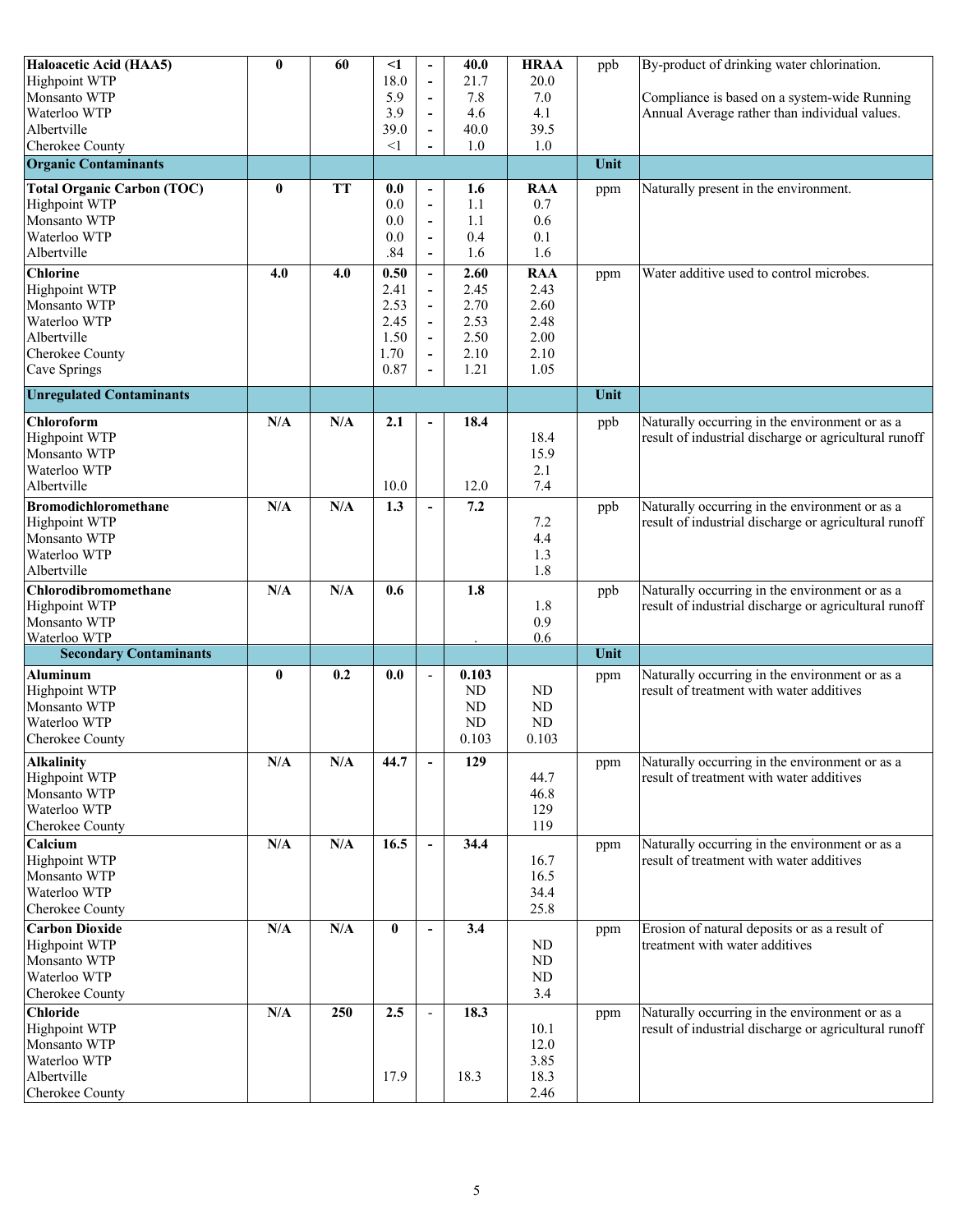| Conductance                   | N/A | N/A | 157              | $\overline{\phantom{0}}$ | 274  |      |      | Umohs/c Naturally occurring in the environment or as a |
|-------------------------------|-----|-----|------------------|--------------------------|------|------|------|--------------------------------------------------------|
| Highpoint WTP                 |     |     |                  |                          |      | 175  | m    | result of treatment with water additives               |
| Monsanto WTP                  |     |     |                  |                          |      | 157  |      |                                                        |
| Waterloo WTP                  |     |     |                  |                          |      | 274  |      |                                                        |
| Cherokee County               |     |     |                  |                          |      | 215  |      |                                                        |
| <b>Hardness</b>               | N/A | N/A | 26.8             | $\overline{a}$           | 127  |      | ppm  | Naturally occurring in the environment or as a         |
| <b>Highpoint WTP</b>          |     |     |                  |                          |      | 56.3 |      | result of treatment with water additives               |
| Monsanto WTP                  |     |     |                  |                          |      | 55.8 |      |                                                        |
| Waterloo WTP                  |     |     |                  |                          |      | 127  |      |                                                        |
| Albertville                   |     |     | 26.8             | $\overline{a}$           | 27.6 | 27.6 |      |                                                        |
| Cherokee County               |     |     |                  |                          |      | 110  |      |                                                        |
| Magnesium                     | N/A | N/A | 3.54             | $\overline{\phantom{a}}$ | 11.1 |      | ppm  | Naturally occurring in the environment or as a         |
| Highpoint WTP                 |     |     |                  |                          |      | 3.54 |      | result of treatment with water additives               |
| Monsanto WTP                  |     |     |                  |                          |      | 3.54 |      |                                                        |
| Waterloo WTP                  |     |     |                  |                          |      | 9.89 |      |                                                        |
| Cherokee County               |     |     |                  |                          |      | 11.1 |      |                                                        |
| <b>Secondary Contaminants</b> |     |     |                  |                          |      |      | Unit |                                                        |
| pH                            | N/A | N/A | 7.0              | $\overline{a}$           | 8.1  |      | su   | Naturally occurring in the environment or as a         |
| Highpoint WTP                 |     |     |                  |                          |      | 7.4  |      | result of treatment with water additives               |
| Monsanto WTP                  |     |     |                  |                          |      | 7.0  |      |                                                        |
| Waterloo WTP                  |     |     |                  |                          |      | 7.6  |      |                                                        |
| Albertville                   |     |     | 7.0              | $\frac{1}{2}$            | 7.2  | 7.2  |      |                                                        |
| Cherokee County               |     |     |                  |                          |      | 8.1  |      |                                                        |
| Sodium                        | N/A | N/A | 0.62             | $\sim$                   | 9.7  |      | ppm  | Naturally occurring in the environment or as a         |
| <b>Highpoint WTP</b>          |     |     |                  |                          |      | 8.83 |      | result of treatment with water additives               |
| Monsanto WTP                  |     |     |                  |                          |      | 5.65 |      |                                                        |
| Waterloo WTP                  |     |     |                  |                          |      | 3.43 |      |                                                        |
| Cherokee County               |     |     |                  |                          |      | 0.62 |      |                                                        |
| Albertville                   |     |     | 9.2              | $\blacksquare$           | 9.7  | 9.7  |      |                                                        |
| <b>Sulfate</b>                | N/A | 250 | $\overline{3.3}$ | $\overline{\phantom{a}}$ | 19.2 |      | ppm  | Naturally occurring in the environment; erosion of     |
| Highpoint WTP                 |     |     |                  |                          |      | 19.2 |      | natural deposits                                       |
| Monsanto WTP                  |     |     |                  |                          |      | 8.7  |      |                                                        |
| Waterloo WTP                  |     |     |                  |                          |      | 5.2  |      |                                                        |
| Albertville                   |     |     | 9.6              | $\frac{1}{2}$            | 9.8  | 9.8  |      |                                                        |
| Cherokee County               |     |     |                  |                          |      | 3.3  |      |                                                        |
| <b>Total Dissolved Solids</b> | N/A | 500 | 77               | $\sim$                   | 146  |      | ppm  | Naturally occurring in the environment or as a         |
| <b>Highpoint WTP</b>          |     |     |                  |                          |      | 96   |      | result of industrial discharge or agricultural runoff  |
| Monsanto WTP                  |     |     |                  |                          |      | 88   |      |                                                        |
| Waterloo WTP                  |     |     |                  |                          |      | 146  |      |                                                        |
| Albertville                   |     |     | 77               | $\overline{a}$           | 109  | 109  |      |                                                        |
| Cherokee County               |     |     |                  |                          |      | 112  |      |                                                        |

Cryptosporidium is a significant concern in drinking water because it contaminates surface **waters used as drinking water sources, it is resistant to chlorine and other disinfectants, and it has caused waterborne disease outbreaks. Consuming water with Cryptosporidium, a contaminant in drinking water sources, can cause gastrointestinal illness, which may be severe in people with weakened immune systems (e.g. infants and the elderly) and sometimes fatal in people with severely compromised immune systems (e.g. cancer and AIDS patients).**

**The purpose of the LT2 rule is to reduce disease incidence associated with Cryptosporidium and other pathogenic microorganisms in your drinking water. The rule applies to ALL public water systems that use surface water or ground water that is under the direct influence of surface water.**

**\*Cryptosporidium monitoring/testing was performed on each RAW Water source for each respective water treatment plant (i.e. MS&WS) at a frequency of once per month for twenty-four (24) consecutive months (April, 2015 thru March, 2017).**

| $\mu$ on-Compliance micropiological (LTZLOWTIN) |             |            |          |  |                        |          |                                       |                             |  |  |
|-------------------------------------------------|-------------|------------|----------|--|------------------------|----------|---------------------------------------|-----------------------------|--|--|
| <b>CONTAMINANT</b>                              | <b>MCLG</b> | <b>MCL</b> | Range    |  | <b>Amount Detected</b> |          | <b>Likely Source of Contamination</b> |                             |  |  |
| <b>Bacteriological</b>                          |             |            |          |  |                        |          | Unit                                  |                             |  |  |
| <b>Cryptosporidium</b>                          | 0           | <b>TT</b>  |          |  | 0.90                   |          | Organisms/                            | Wildlife and/or human waste |  |  |
| <sup>*</sup> Monsanto WTP                       |             |            |          |  | 0.49                   | 0.49     | Liter                                 |                             |  |  |
| * Waterloo Spring WTP                           |             |            |          |  | 0.90                   | 0.90     |                                       |                             |  |  |
| * Highpoint WTP                                 |             |            |          |  |                        | $\theta$ |                                       |                             |  |  |
| <b>Giardia</b>                                  | $\Omega$    | <b>TT</b>  | 0        |  | 2.1                    |          | Organisms/                            | Wildlife and/or human waste |  |  |
| Monsanto WTP                                    |             |            |          |  | 0.3                    | 0.1      | Liter                                 |                             |  |  |
| <b>Highpoint WTP</b>                            |             |            |          |  | 0.1                    | 0.1      |                                       |                             |  |  |
| Waterloo Spring WTP                             |             |            |          |  | 2.1                    | 2.1      |                                       |                             |  |  |
| <b>Total Coliform</b>                           | $\theta$    | <b>TT</b>  | $\Omega$ |  | >2420                  |          | # $/100$ ml                           | Wildlife and/or human waste |  |  |
| Monsanto WTP                                    |             |            | 133      |  | >2420                  | >2420    |                                       |                             |  |  |
| <b>Highpoint WTP</b>                            |             |            |          |  | >2420                  | >2420    |                                       |                             |  |  |
| Waterloo Spring WTP                             |             |            | 63       |  | >2420                  | >2420    |                                       |                             |  |  |

# **Non-Compliance Microbiological (LT2ESWTR)**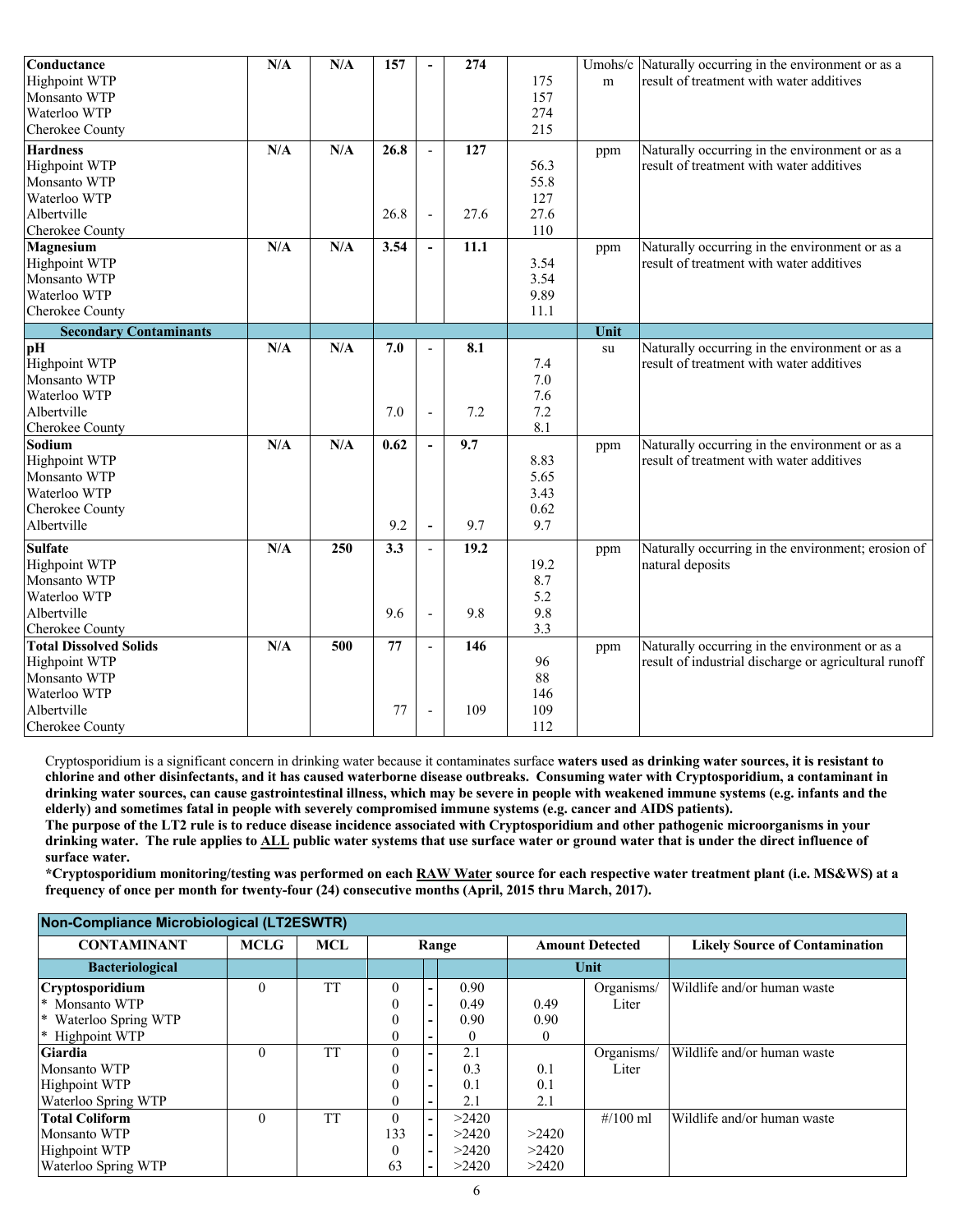| Non-Compliance Microbiological (LT2ESWTR)                       |             |     |       |  |                         |            |                                       |                             |  |
|-----------------------------------------------------------------|-------------|-----|-------|--|-------------------------|------------|---------------------------------------|-----------------------------|--|
| <b>CONTAMINANT</b>                                              | <b>MCLG</b> | MCL | Range |  | <b>Amount Detected</b>  |            | <b>Likely Source of Contamination</b> |                             |  |
| <b>Bacteriological</b>                                          |             |     |       |  |                         | Unit       |                                       |                             |  |
| E. coli<br>Monsanto WTP<br>Highpoint WTP<br>Waterloo Spring WTP |             | TT  |       |  | 691<br>691<br>73<br>579 | 691<br>579 | $\frac{\#}{100}$ ml                   | Wildlife and/or human waste |  |

| Unregulated Contaminant Monitoring Rule 4 (UCMR4) Contaminants - 2019 and 2020 |                          |                        |                  |                                                                    |  |  |  |  |  |  |
|--------------------------------------------------------------------------------|--------------------------|------------------------|------------------|--------------------------------------------------------------------|--|--|--|--|--|--|
| UCMR4                                                                          | Level                    | Unit                   | <b>Violation</b> | <b>Likely Source Of Contamination</b>                              |  |  |  |  |  |  |
| <b>Contaminants</b>                                                            | <b>Detected</b><br>Range | <b>Measure</b><br>ment | Y/N              |                                                                    |  |  |  |  |  |  |
| <b>Manganese</b>                                                               | $ND-8.0$                 | ppb                    | NO.              | Erosion of natural deposits; leaching from pipes                   |  |  |  |  |  |  |
| Total organic carbon (TOC)                                                     | $ND-1.8$                 | ppb                    | NO.              | Soil runoff                                                        |  |  |  |  |  |  |
| <b>Bromide</b>                                                                 | $17.0 - 28.2$            | ppb                    | NO.              | Naturally occurring in the environment or from discharge or runoff |  |  |  |  |  |  |
| HAA5                                                                           | $16.0 - 35.6$            | ppb                    | NO               | By-product of drinking water chlorination                          |  |  |  |  |  |  |
| HAA6Br                                                                         | $2.4 - 10.6$             | ppb                    | NO               | By-product of drinking water chlorination                          |  |  |  |  |  |  |
| HAA9                                                                           | $18.4 - 45.2$            | ppb                    | NO.              | By-product of drinking water chlorination                          |  |  |  |  |  |  |

**IDSE's are one-time studies conducted by water systems to identify distribution system locations with high concentrations of trihalomethanes (THMs) and haloacetic acids (HAA5s). Water systems will use the results from the IDSE, in conjunction with their Stage I Disinfection By-Product Monitoring Rule compliance monitoring data, to select compliance monitoring locations for the Stage 2 Disinfection By-Product Monitoring Rule.**

| <b>Distribution System Evaluation (DSE) 2016-Present</b> |             |      |                                 |      |                        |              |                                            |  |  |  |
|----------------------------------------------------------|-------------|------|---------------------------------|------|------------------------|--------------|--------------------------------------------|--|--|--|
| <b>CONTAMINANT</b>                                       | <b>MCLG</b> | MCL. | Range                           |      | <b>Amount Detected</b> |              | <b>Likely Source of Contamination</b>      |  |  |  |
| <b>Organics</b>                                          |             |      |                                 |      |                        | <b>Units</b> |                                            |  |  |  |
| <b>Total Trihalomethanes</b><br>(TTHM)                   | N/A         | N/A  |                                 |      |                        | ppb          | By-product of drinking water chlorination. |  |  |  |
| NEAW - System-Wide                                       |             |      | 2.0<br>$\overline{\phantom{a}}$ | 25.0 | 25.0                   |              |                                            |  |  |  |
| Haloacetic Acid (HAA5)<br>NEAW - System-Wide             | N/A         | N/A  | 6.0                             | 38.0 | 38.0                   | ppb          | By-product of drinking water chlorination. |  |  |  |

Based on a study conducted by ADEM, with the approval of the EPA, a statewide waiver for the monitoring of asbestos and dioxin was issued. Thus, monitoring for these contaminants was not required.

*1 Turbidity*: Turbidity is the cloudy appearance of water caused by the suspended and colloidal matter. In the waterworks field, a turbidity measurement is used to indicate the clarity of water.

<sup>2</sup>Gross Alpha: ADEM has reduced the required monitoring of many water systems throughout the state to (1) sample of Gross Alpha every nine (9) years because the concentrations of these contaminants do not change frequently.

*3 Beta Photon*: The data presented is from the most recent testing done in accordance with applicable ADEM regulations.

*4 Combined Radium*: The data presented is from the most recent testing done in accordance with applicable ADEM regulations.

*5 Copper and Lead*: The state requires us to monitor for thirty (30) samples of Lead and Copper every three (3) years because the concentrations of the contaminants does not change frequently.

<sup>6</sup>If present, elevated levels of lead can cause serious health problems, especially for pregnant women and young children. Lead in drinking water is primarily from materials and components associated with service lines and home plumbing. NORTHEAST ALABAMA WATER DISTRICT is responsible for providing high quality drinking water, but cannot control the variety of materials used in plumbing components. When your water has been sitting for several hours, you can minimize the potential for lead exposure by flushing your tap for 30 seconds to 2 minutes before using water for drinking or cooking. If you are concerned about lead in your water, you may wish to have your water tested. Information on lead in drinking water, testing methods, and steps you can take to minimize exposure is available from the Safe Drinking Water Hotline or at *www.epa.gov/safewater/lead.*